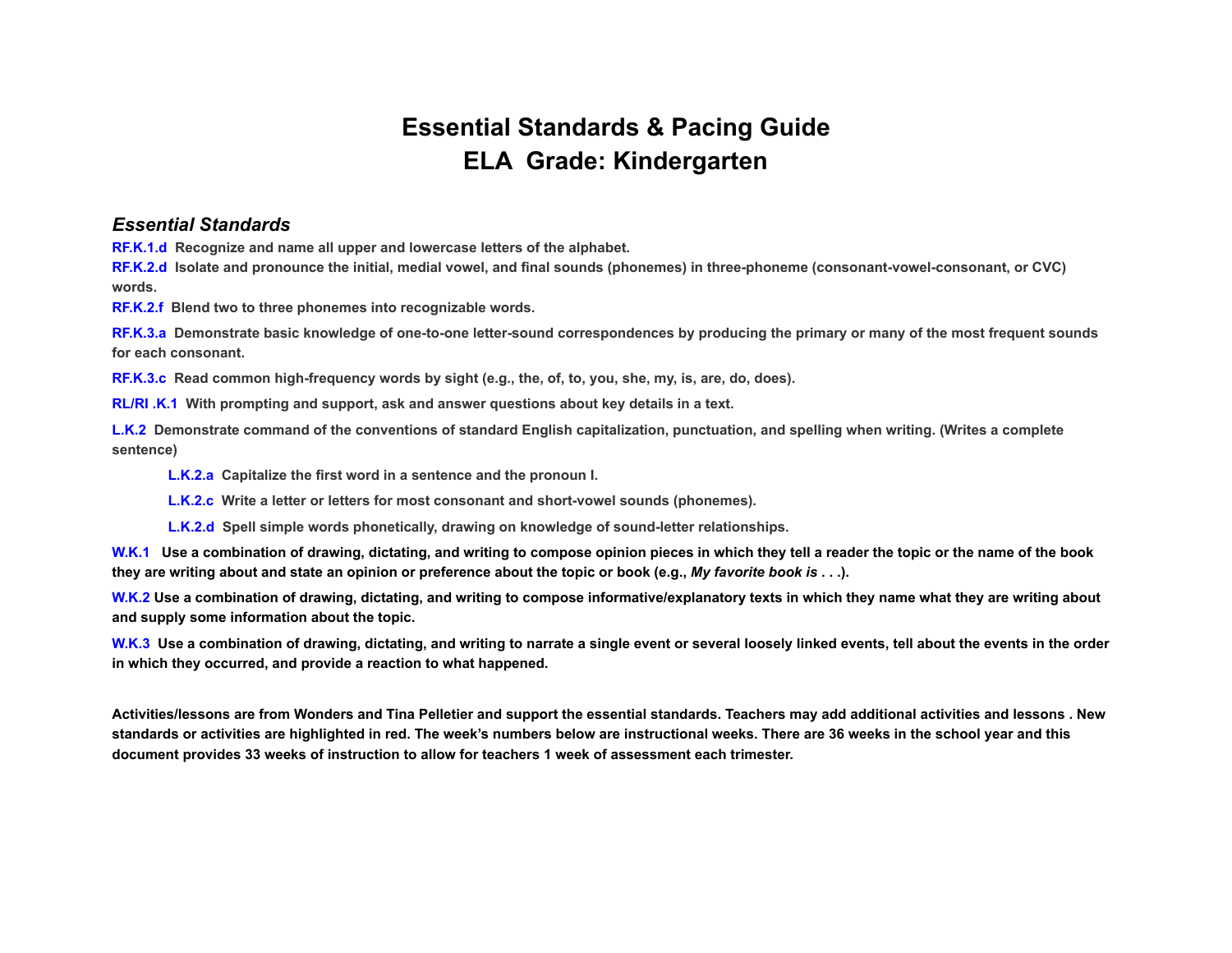| <b>Trimester</b> | <b>Trimester End</b> | <b>Suggested Assessment Week</b> | <b>Report Card Goes Home</b>                |
|------------------|----------------------|----------------------------------|---------------------------------------------|
|                  | November 6           | November 9 - 13                  | December 4                                  |
|                  | March 5              | February 16 - 19                 | March 12 (parent conferences March 10 - 12) |
|                  | June 4               | May 17 - 21                      | June 4                                      |

## Pacing Guide

| <b>Week</b> | <b>Essential</b><br><b>Standards</b>             | <b>Unit/Activities</b>                                                                                                                     | <b>Suggested</b><br><b>Formative</b><br><b>Assessment(s)</b> |
|-------------|--------------------------------------------------|--------------------------------------------------------------------------------------------------------------------------------------------|--------------------------------------------------------------|
| Week 1      | <b>RF.K.1.d, RF.K.2.d</b><br>RF.K.3.a, RF.K.3.c, | Start Smart 1 Word Work (intro a-h, HF 'I')<br>A-Z sound spelling cards<br><b>Heggerty PA Week 1</b>                                       |                                                              |
| Week 2      | <b>RF.K.1.d, RF.K.2.d</b><br>RF.K.3.a, RF.K.3.c, | Start Smart 2 Word Work (intro i - r, HF 'can')<br>A-Z sound spelling cards<br><b>Heggerty PA Week 2</b>                                   | Letter names and<br>sounds esgi or paper<br>pencil           |
| Week 3      | <b>RF.K.1.d, RF.K.2.d</b><br>RF.K.3.a, RF.K.3.c, | Start Smart 3 Word Work - intro s - z, HF option to<br>pre-teach 'see' and 'like'<br>A-Z sound spelling cards<br><b>Heggerty PA Week 3</b> |                                                              |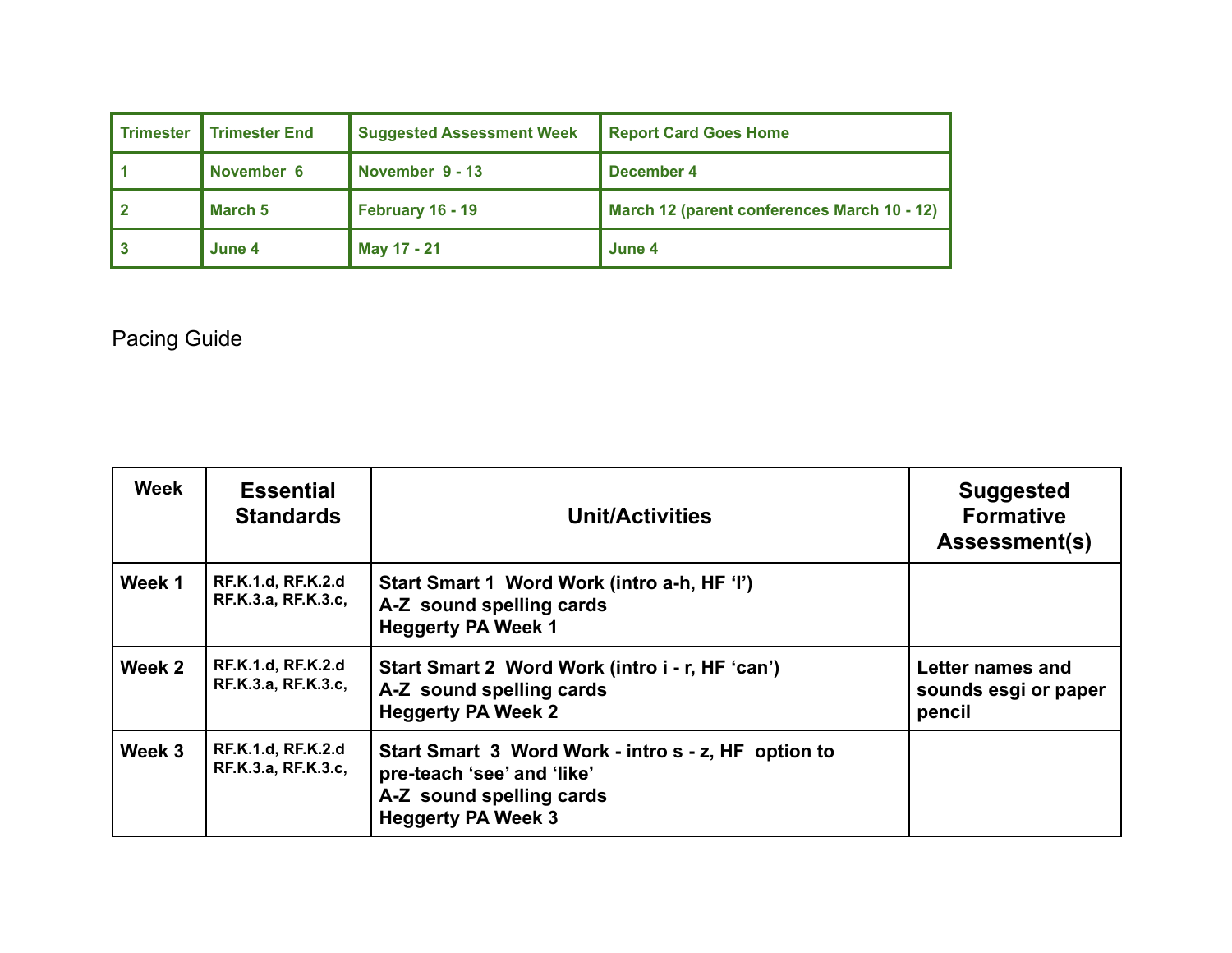| Week 4 | RF.K.1.d, RF.K.2.d<br>RF.K.3.a, RF.K.3.c,<br><b>RL.K.1</b>        | Unit 1 Big Idea: Take a New Step<br>Week 1<br>Big Book "What About Bear?"<br>Word Work - letter Mm name/sound/handwrite, HF 'the'<br><b>Shared Read (Reading Writing Workshop) - "I Can", "Can I?"</b><br>A-Z sound spelling cards<br><b>Heggerty PA Week 4</b><br><b>First Sound Picture Cards (Pelletier)</b> |                                                                                                                           |
|--------|-------------------------------------------------------------------|-----------------------------------------------------------------------------------------------------------------------------------------------------------------------------------------------------------------------------------------------------------------------------------------------------------------|---------------------------------------------------------------------------------------------------------------------------|
| Week 5 | RF.K.1.d, RF.K.2.d<br>RF.K.3.a, RF.K.3.c,<br><b>RL.K.1</b>        | Unit 1 Week 2<br>Big Book "Pouch!"<br>Word Work - letter Aa name/sound/handwrite, HF 'we'<br><b>Shared Read (Reading Writing Workshop)</b><br>A-Z sound spelling cards<br><b>Heggerty PA Week 5</b><br><b>First Sound Picture Cards (Pelletier)</b>                                                             |                                                                                                                           |
| Week 6 | <b>RF.K.1.d, RF.K.2.d</b><br>RF.K.3.a, RF.K.3.c,<br><b>RI.K.1</b> | Unit 1 Week 3<br>Big Book "Senses of the Seashore"<br>Word Work - letter Ss name/sound/handwrite, HF 'see'<br>(review)<br><b>Shared Read (Reading Writing Workshop)</b><br>A-Z sound spelling cards<br><b>Heggerty PA Week 6</b><br><b>First Sound Picture Cards (Pelletier)</b>                                | <b>Quick Check for Unit</b><br>1 HF words and letter<br>names and sounds<br>(e.g. flashcards, RAN<br>boards, focus board) |
| Week 7 | RF.K.1.d, RF.K.2.d,<br>RF.2.f, RF.K.3.a,<br>RF.K.3.c, RI.K.1      | Unit 2 Big Idea: Let's Explore<br>Week 1<br><b>Big Book "The Handiest Things in the World"</b><br>Word Work - letter Pp name/sound/handwrite, HF 'a', blend<br>cvc words<br><b>Shared Read (Reading Writing Workshop)</b>                                                                                       |                                                                                                                           |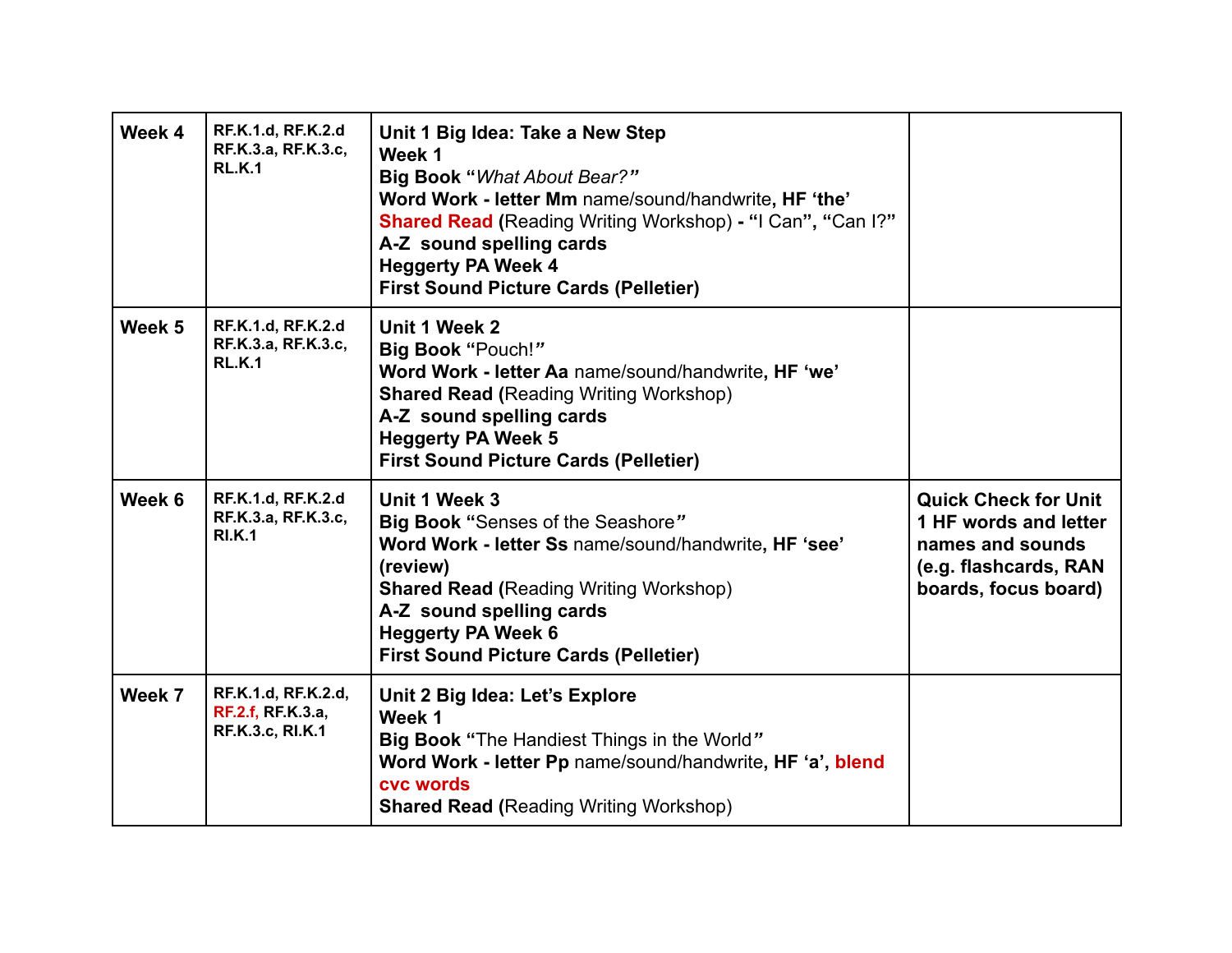|         |                                                                                | A-Z sound spelling cards<br><b>Heggerty PA Week 7</b><br><b>First Sound Picture Cards (Pelletier)</b>                                                                                                                                                                                                                                                                |                                                                                                                          |
|---------|--------------------------------------------------------------------------------|----------------------------------------------------------------------------------------------------------------------------------------------------------------------------------------------------------------------------------------------------------------------------------------------------------------------------------------------------------------------|--------------------------------------------------------------------------------------------------------------------------|
| Week 8  | RF.K.1.d, RF.K.2.d,<br>RF.2.f, RF.K.3.a,<br>RF.K.3.c, RI.K.1                   | Unit 2 Week 2<br>Big Book "Shapes All Around"<br>Word Work - letter Tt name/sound/handwrite, HF 'like', blend<br>cvc words<br><b>Shared Read (Reading Writing Workshop)</b><br>A-Z sound spelling cards<br><b>Heggerty PA Week 8</b><br><b>First Sound Picture Cards (Pelletier)</b>                                                                                 |                                                                                                                          |
| Week 9  | RF.K.1.d, RF.K.2.d,<br>RF.2.f, RF.K.3.a,<br>RF.K.3.c, RI.K.1                   | Unit 2 Week 3<br>Big Book "I Love Bugs!"<br>Word Work - Long Aa awareness, Review Mm, Aa, Ss, Tt<br>name/sound/handwrite, HF review, blend cvc words<br>Shared Read (Reading Writing Workshop) "Pat", "Tap!"<br>A-Z sound spelling cards<br><b>Heggerty PA Week 9</b><br><b>Sound Boxes with short a medial sound (Pelletier)</b><br><b>Focus Boards (Pelletier)</b> | <b>Quick Check for Unit</b><br>2 HF words and letter<br>names and sounds<br>(e.g. flashcards, RAN<br>boards, focus board |
| Week 10 | RF.K.1.d, RF.K.2.d,<br>RF.2.f, RF.K.3.a,<br>RF.K.3.c, RL.K.1,<br>W1.1,2, or 3. | <b>Unit 3 Big Idea: Going Places</b><br>Week 1<br>Big Book "How Do Dinosaurs Go To School"<br>Word Work - letter li name/sound/handwrite, HF 'to', blend<br>cvc words<br><b>Shared Read (Reading Writing Workshop) "Can I Pat It?", "Tim</b><br>Can Tip It"<br>Draw, Dictate or Write a sentence in response to the Big<br><b>Book story</b> (teacher choice)        |                                                                                                                          |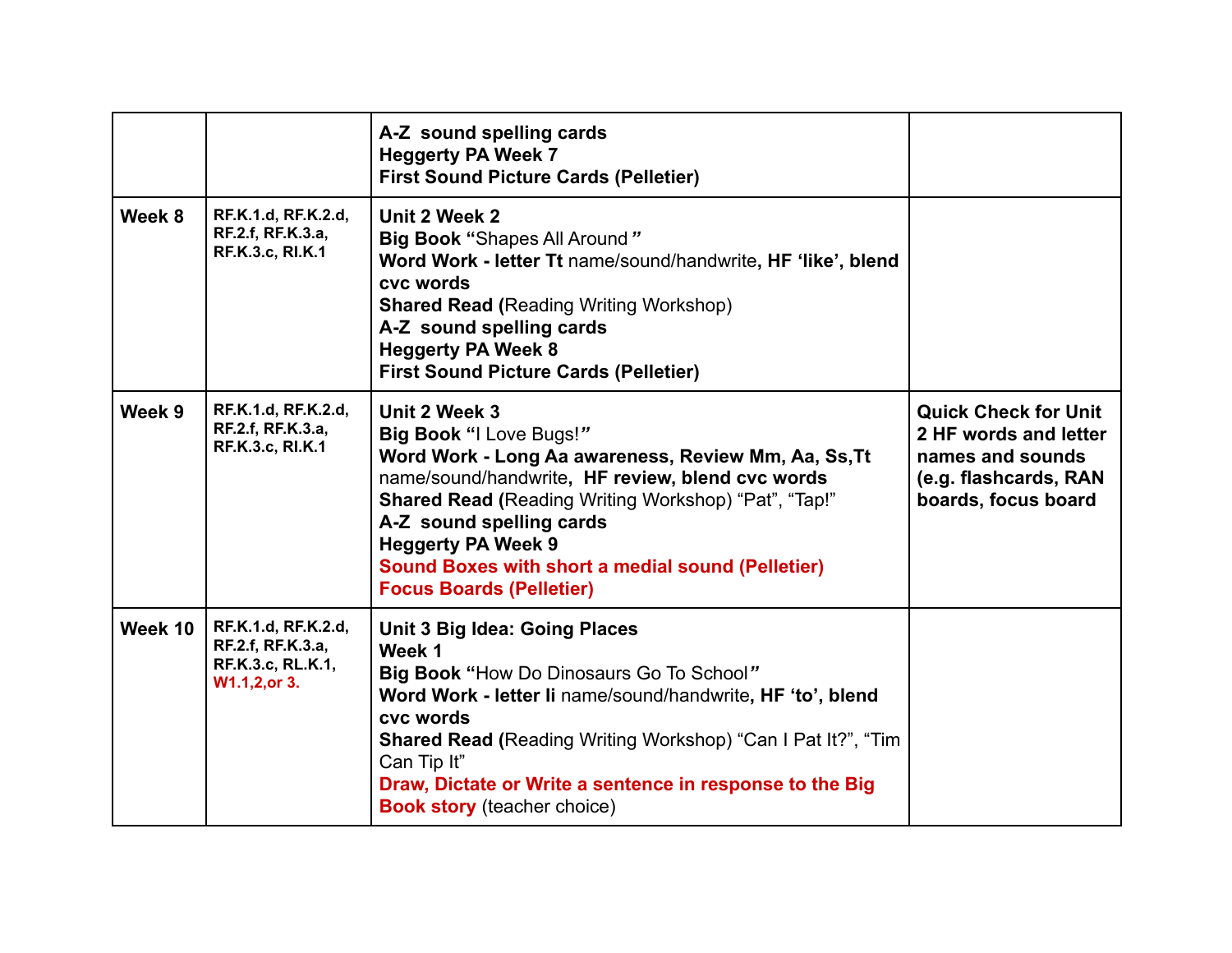|         |                                                                                | A-Z sound spelling cards<br><b>Heggerty PA Week 10</b><br><b>Sound Boxes (Pelletier)</b><br><b>Focus Boards (Pelletier)</b>                                                                                                                                                                                                                                                                                                                                                  |                                                                                                                           |
|---------|--------------------------------------------------------------------------------|------------------------------------------------------------------------------------------------------------------------------------------------------------------------------------------------------------------------------------------------------------------------------------------------------------------------------------------------------------------------------------------------------------------------------------------------------------------------------|---------------------------------------------------------------------------------------------------------------------------|
| Week 11 | RF.K.1.d, RF.K.2.d,<br>RF.2.f, RF.K.3.a,<br>RF.K.3.c, RI.K.1,<br>W1.1,2, or 3. | Unit 3 Week 2<br>Big Book "Clang! Clang! Beep! Beep! Listen to the City"<br>Word Work - letter Nn name/sound/handwrite, HF 'and',<br>blend cvc words<br><b>Shared Read (Reading Writing Workshop) "Nat and Tip", Tim</b><br>and Nan"<br>Draw, Dictate or Write a sentence in response to the Big<br><b>Book story (teacher choice)</b><br>A-Z sound spelling cards<br><b>Heggerty PA Week 11</b><br><b>Sound Boxes (Pelletier)</b><br><b>Focus Board (Pelletier)</b>         |                                                                                                                           |
| Week 12 | RF.K.1.d, RF.K.2.d,<br>RF.2.f, RF.K.3.a,<br>RF.K.3.c, RL.K.1,<br>W1.1,2, or 3. | Unit 3 Week 3<br><b>Big Book "Please Take Me for a Walk"</b><br>Word Work - Long li awareness, letter Cc<br>name/sound/handwrite, HF 'go', blend cvc words<br><b>Shared Read (Reading Writing Workshop) "We Go See Nan",</b><br>"Can We Go?"<br>Draw, Dictate or Write a sentence in response to the Big<br><b>Book story</b> (teacher choice)<br>A-Z sound spelling cards<br><b>Heggerty PA Week 12</b><br><b>Sound Boxes (Pelletier)</b><br><b>Focus Board (Pelletier)</b> | <b>Quick Check for Unit</b><br>3 HF words and letter<br>names and sounds<br>(e.g. flashcards, RAN<br>boards, focus board) |
| Week 13 | RF.K.1.d, RF.K.2.d,                                                            | Unit 4 Big Idea: Around the Neighborhood                                                                                                                                                                                                                                                                                                                                                                                                                                     | <b>ESGI Assessments</b>                                                                                                   |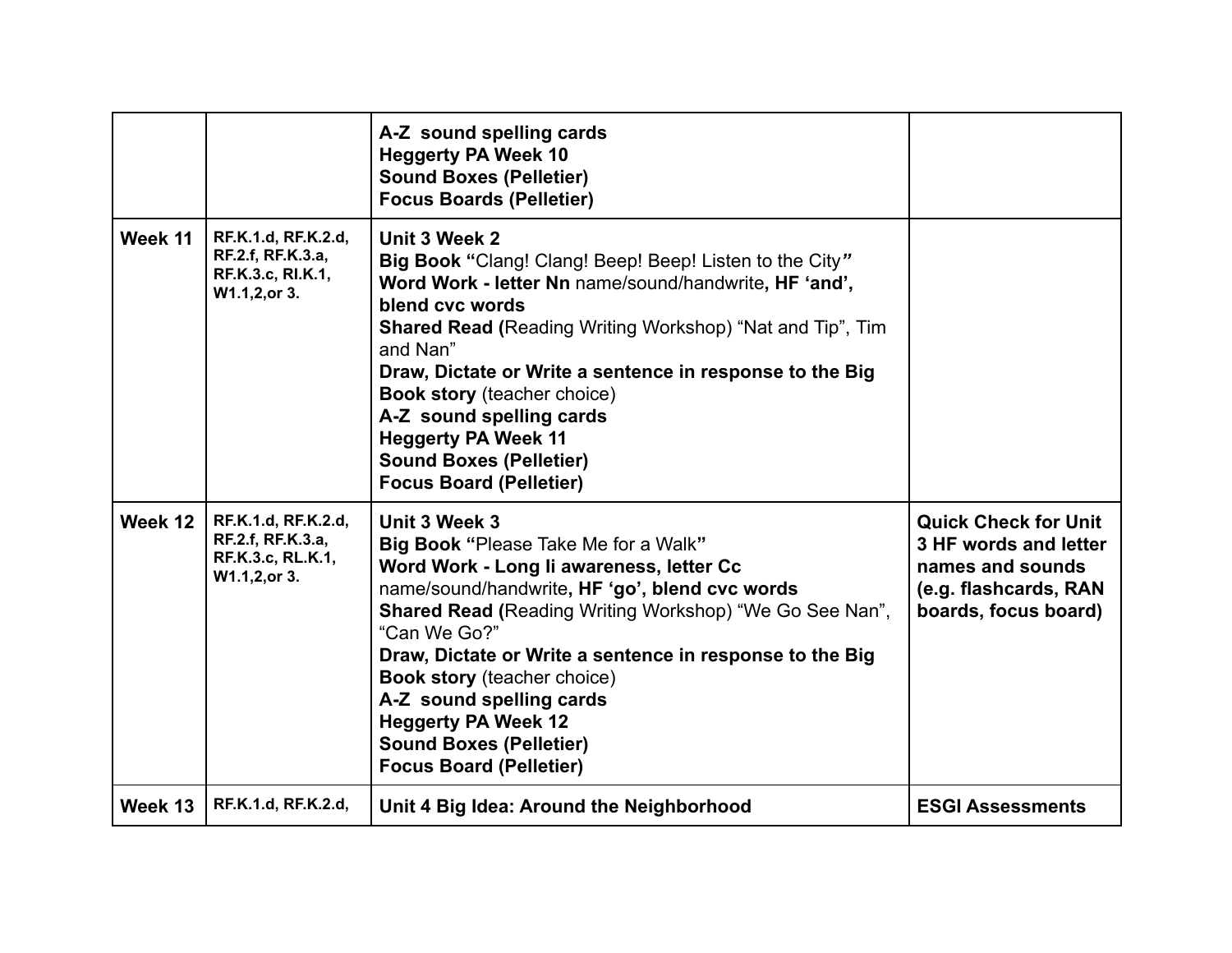|         | RF.2.f, RF.K.3.a,<br>RF.K.3.c, RI.K.1,<br>W1.1,2, or 3.                        | Week 1<br>Big Book "Whose Shoes? A Shoe for Every Job"<br>Word Work - letter Oo name/sound/handwrite, HF 'you',<br>blend cvc words<br><b>Shared Read (Reading Writing Workshop) "Tom on Top!"</b><br>Draw, Dictate or Write a sentence in response to the Big<br><b>Book story (teacher choice)</b><br>A-Z sound spelling cards<br><b>Heggerty PA Week 13</b><br><b>Sound Boxes (Pelletier)</b><br><b>Focus Board (Pelletier)</b>    |                                                                                                                           |
|---------|--------------------------------------------------------------------------------|--------------------------------------------------------------------------------------------------------------------------------------------------------------------------------------------------------------------------------------------------------------------------------------------------------------------------------------------------------------------------------------------------------------------------------------|---------------------------------------------------------------------------------------------------------------------------|
| Week 14 | RF.K.1.d, RF.K.2.d,<br>RF.2.f, RF.K.3.a,<br>RF.K.3.c, RI.K.1,<br>W1.1,2, or 3. | Unit 4 Week 2<br>Big Book "What Can You Do with a Paleta?"<br>Word Work - letter Dd name/sound/handwrite, HF 'do', blend<br>cvc words<br><b>Shared Read (Reading Writing Workshop) "Tom on Top!"</b><br>Draw, Dictate or Write a sentence in response to the Big<br><b>Book story (teacher choice)</b><br>A-Z sound spelling cards<br><b>Heggerty PA Week 14</b><br><b>Sound Boxes (Pelletier)</b><br><b>Focus Board (Pelletier)</b> | <b>Acadience</b><br><b>Benchmark</b><br><b>Assessments FSF,</b><br>PSF, LNF, NWF (?) (by<br>Ed Services Team)             |
| Week 15 | RF.K.1.d, RF.K.2.d,<br>RF.2.f, RF.K.3.a,<br>RF.K.3.c, RI.K.1,<br>W1.1,2, or 3  | Unit 4 Week 3<br><b>Big Book "Roadwork"</b><br>Word Work - Long Aa (a_e) awareness, Review letters li,<br>Nn, Cc, Oo, Dd name/sound/handwrite, HF words 'and', 'to',<br>'go', 'do', 'you', blend cvc words<br>Shared Read (Reading Writing Workshop) "I Can, You Can"<br>Draw, Dictate or Write a sentence in response to the Big<br><b>Book story</b> (teacher choice)                                                              | <b>Quick Check for Unit</b><br>4 HF words and letter<br>names and sounds<br>(e.g. flashcards, RAN<br>boards, focus board) |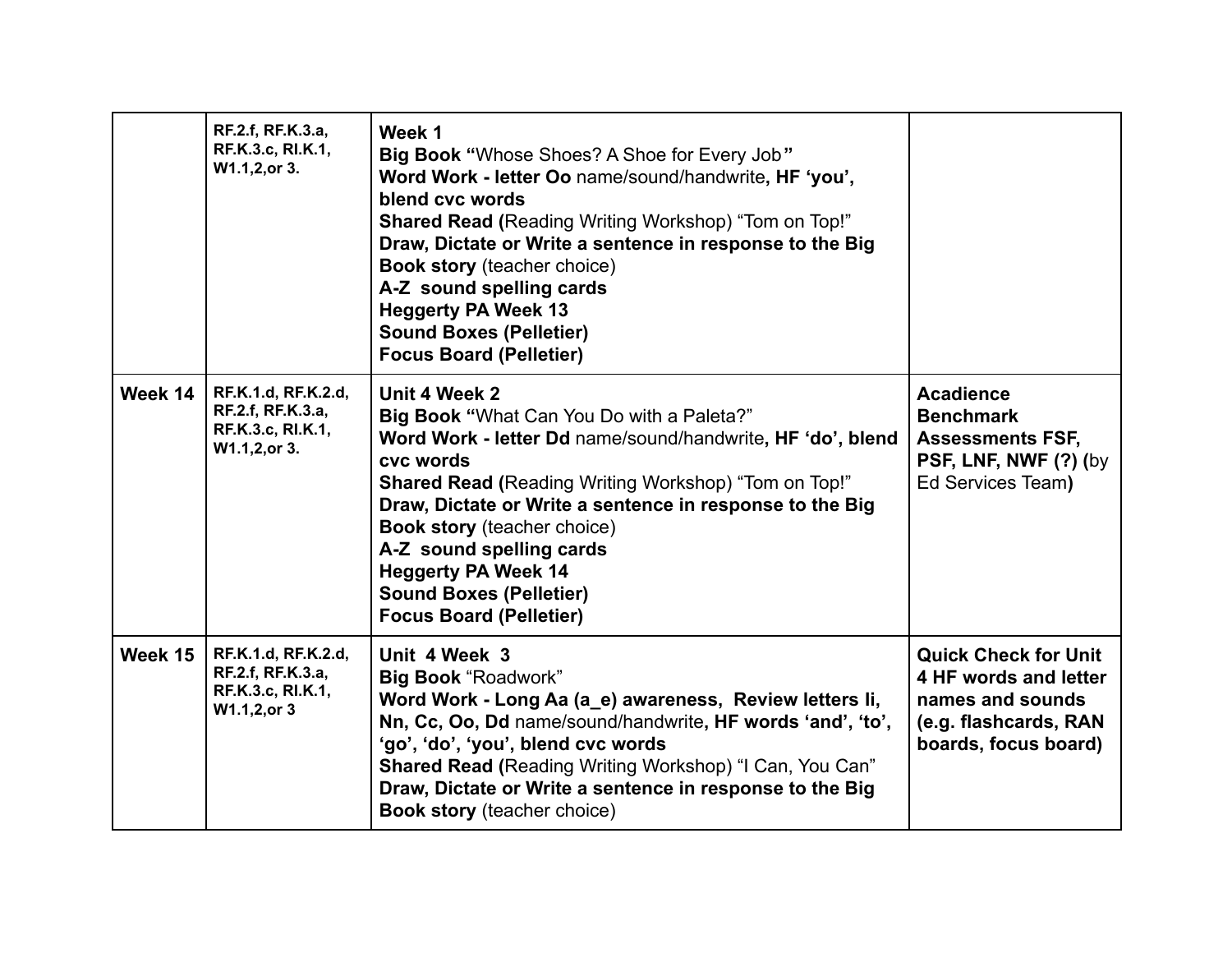|         |                                                                               | A-Z sound spelling cards<br><b>Heggerty PA Week 15</b><br><b>Sound Boxes (Pelletier)</b><br><b>Focus Board (Pelletier)</b>                                                                                                                                                                                                                                                                                                                                   |                                                      |
|---------|-------------------------------------------------------------------------------|--------------------------------------------------------------------------------------------------------------------------------------------------------------------------------------------------------------------------------------------------------------------------------------------------------------------------------------------------------------------------------------------------------------------------------------------------------------|------------------------------------------------------|
| Week 16 | RF.K.1.d, RF.K.2.d,<br>RF.2.f, RF.K.3.a,<br>RF.K.3.c, RI.K.1,<br>W1.1,2, or 3 | Unit 5 Big Idea: Wonders of Nature<br>Week 1<br>Big Book "My Garden"<br>Word Work - final /z/ s, letter Hh name/sound/handwrite, HF<br>'my', blend cvc words<br><b>Shared Read (Reading Writing Workshop) "Hop Can Hop!"</b><br>Draw, Dictate or Write a sentence in response to the Big<br><b>Book story</b> (teacher choice)<br>A-Z sound spelling cards<br><b>Heggerty PA Week 16</b><br><b>Sound Boxes (Pelletier)</b><br><b>Focus Board (Pelletier)</b> |                                                      |
| Week 17 | RF.K.1.d, RF.K.2.d,<br>RF.2.f, RF.K.3.a,<br>RF.K.3.c, RI.K.1,<br>W1.1,2, or 3 | Unit 5 Week 2<br><b>Big Book</b> "A Grand Old Tree"<br>Word Work - letter Ee name/sound/handwrite, HF 'are',<br>blend cvc words<br><b>Shared Read (Reading Writing Workshop) "Ed and Ned"</b><br>Draw, Dictate or Write a sentence in response to the Big<br><b>Book story</b> (teacher choice)<br>A-Z sound spelling cards<br><b>Heggerty PA Week 17</b><br><b>Sound Boxes (Pelletier)</b><br><b>Focus Board (Pelletier)</b>                                |                                                      |
| Week 18 | RF.K.1.d, RF.K.2.d,<br>RF.2.f, RF.K.3.a,<br>RF.K.3.c, RI.K.1,                 | Unit 5 Week 3<br>Big Book "An Orange in January"                                                                                                                                                                                                                                                                                                                                                                                                             | <b>Quick Check for Unit</b><br>5 HF words and letter |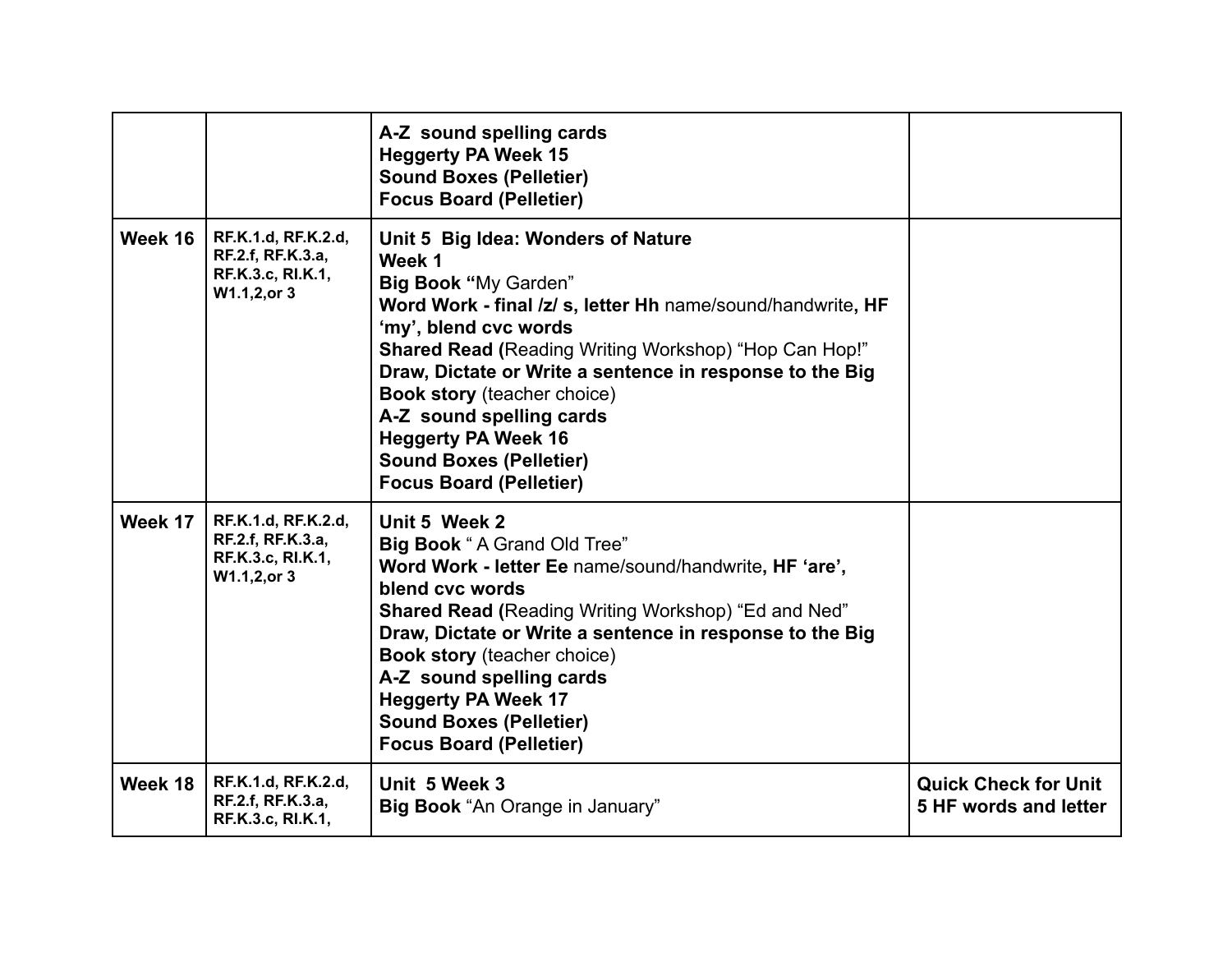|         | W1.1,2,or 3                                                                   | Word Work - Long Ee awareness, letter Ff, Rr<br>name/sound/handwrite, HF 'with','he', blend cvc words<br><b>Shared Read (Reading Writing Workshop) "Ron With Red"</b><br>Draw, Dictate or Write a sentence in response to the Big<br><b>Book story</b> (teacher choice)<br>A-Z sound spelling cards<br><b>Heggerty PA Week 18</b><br><b>Sound Boxes (Pelletier)</b><br><b>Focus Board (Pelletier)</b>                                                                            | names and sounds<br>(e.g. flashcards, RAN<br>boards, focus board) |
|---------|-------------------------------------------------------------------------------|----------------------------------------------------------------------------------------------------------------------------------------------------------------------------------------------------------------------------------------------------------------------------------------------------------------------------------------------------------------------------------------------------------------------------------------------------------------------------------|-------------------------------------------------------------------|
| Week 19 | RF.K.1.d, RF.K.2.d,<br>RF.2.f, RF.K.3.a,<br>RF.K.3.c, RI.K.1,<br>W1.1,2, or 3 | Unit 6 Big Idea: Weather for all Seasons<br>Week 1<br>Big Book "Mama, Is it Summer, Yet?"<br>Word Work - letter Bb, LI name/sound/handwrite, HF 'is',<br>'little', blend cvc words<br><b>Shared Read (Reading Writing Workshop) "Is It Hot?"</b><br>Draw, Dictate or Write a sentence in response to the Big<br><b>Book story</b> (teacher choice)<br>A-Z sound spelling cards<br><b>Heggerty PA Week 19</b><br><b>Sound Boxes (Pelletier)</b><br><b>Focus Board (Pelletier)</b> |                                                                   |
| Week 20 | RF.K.1.d, RF.K.2.d,<br>RF.2.f, RF.K.3.a,<br>RF.K.3.c, RI.K.1,<br>W1.1,2, or 3 | Unit 6 Week 2<br>Big Book "Rain"<br>Word Work - letter Cc, ck name/sound/handwrite, HF 'she',<br>'was', blend cvc words<br><b>Shared Read (Reading Writing Workshop) "Kim and Nan"</b><br>Draw, Dictate or Write a sentence in response to the Big<br><b>Book story</b> (teacher choice)<br>A-Z sound spelling cards<br><b>Heggerty PA Week 20</b>                                                                                                                               |                                                                   |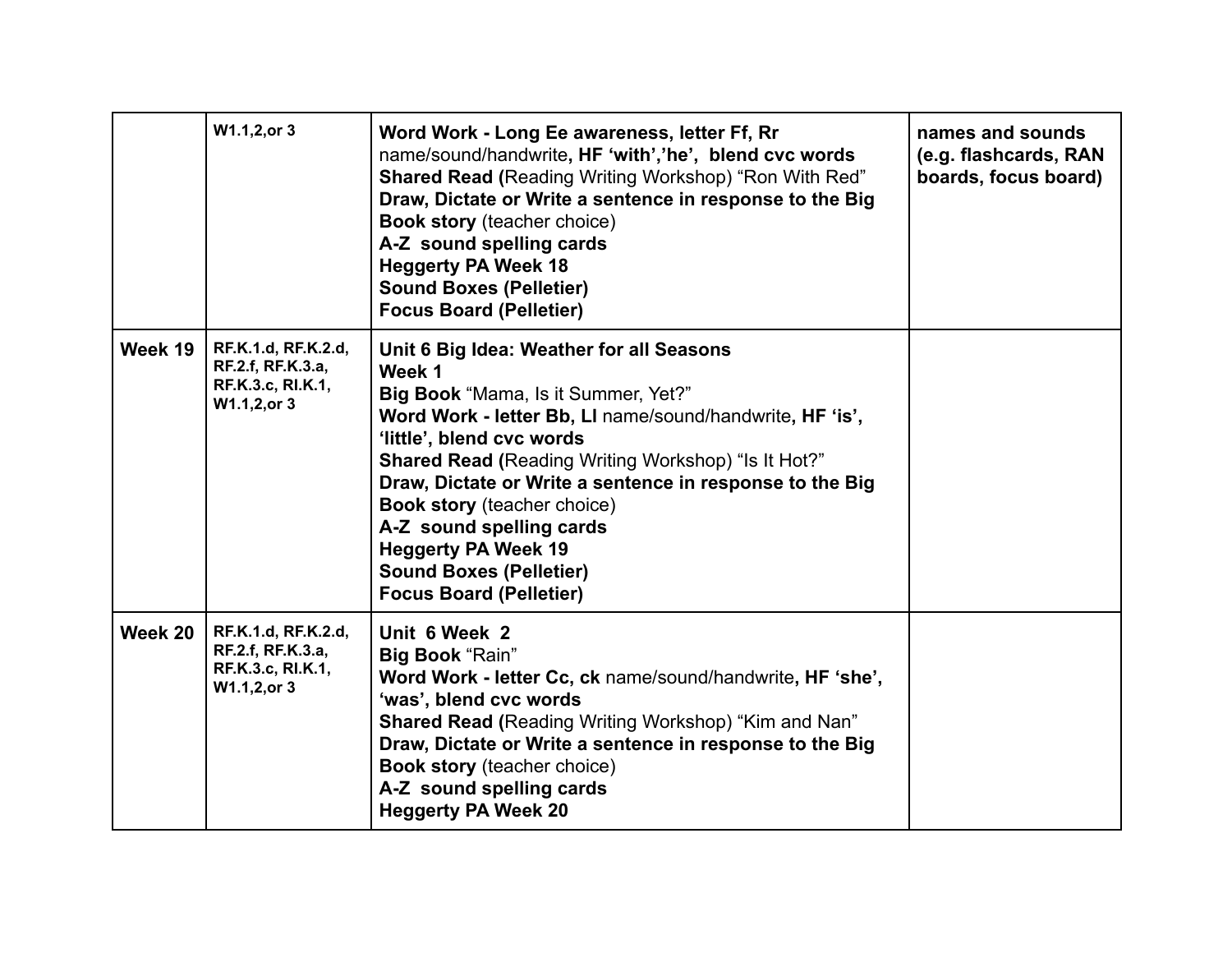|         |                                                                               | <b>Sound Boxes (Pelletier)</b><br><b>Focus Board (Pelletier)</b>                                                                                                                                                                                                                                                                                                                                                                                                                                                                                        |                                                                                                                           |
|---------|-------------------------------------------------------------------------------|---------------------------------------------------------------------------------------------------------------------------------------------------------------------------------------------------------------------------------------------------------------------------------------------------------------------------------------------------------------------------------------------------------------------------------------------------------------------------------------------------------------------------------------------------------|---------------------------------------------------------------------------------------------------------------------------|
| Week 21 | RF.K.1.d, RF.K.2.d,<br>RF.2.f, RF.K.3.a,<br>RF.K.3.c, RI.K.1,<br>W1.1,2, or 3 | Unit 6 Week 3<br><b>Big Book Waiting Out the Storm"</b><br>Word Work - Long Ii (i e) Awareness, Review letters Hh,<br>Ee, Ff, Rr, Bb, LI Cc, ck name/sound/handwrite, HF 'my',<br>'are', 'with', 'he', 'is',<br>'little', 'she', 'was', blend cvc words<br><b>Shared Read (Reading Writing Workshop) "Mack and Ben"</b><br>Draw, Dictate or Write a sentence in response to the Big<br><b>Book story</b> (teacher choice)<br>A-Z sound spelling cards<br><b>Heggerty PA Week 21</b><br><b>Sound Boxes (Pelletier)</b><br><b>Focus Board (Pelletier)</b> | <b>Quick Check for Unit</b><br>6 HF words and letter<br>names and sounds<br>(e.g. flashcards, RAN<br>boards, focus board) |
| Week 22 | RF.K.1.d, RF.K.2.d,<br>RF.2.f, RF.K.3.a,<br>RF.K.3.c, RI.K.1,<br>W1.1,2, or 3 | Unit 7 Big idea: The Animal Kingdom<br>Week 1<br>Big Book "Zoo Borns!"<br>Word Work - letter Uu, name/sound/handwrite, HF 'for',<br>'have', blend cvc words<br><b>Shared Read (Reading Writing Workshop) "Pup and a Cub"</b><br>Draw, Dictate or Write a sentence in response to the Big<br><b>Book story</b> (teacher choice)<br>A-Z sound spelling cards<br><b>Heggerty PA Week 22</b><br><b>Sound Boxes (Pelletier)</b><br><b>Focus Board (Pelletier)</b>                                                                                            |                                                                                                                           |
| Week 23 | RF.K.1.d, RF.K.2.d,<br>RF.2.f, RF.K.3.a,<br>RF.K.3.c, RI.K.1,                 | Unit 7 Week 2<br><b>Big Book</b> "The Birthday Pet"                                                                                                                                                                                                                                                                                                                                                                                                                                                                                                     |                                                                                                                           |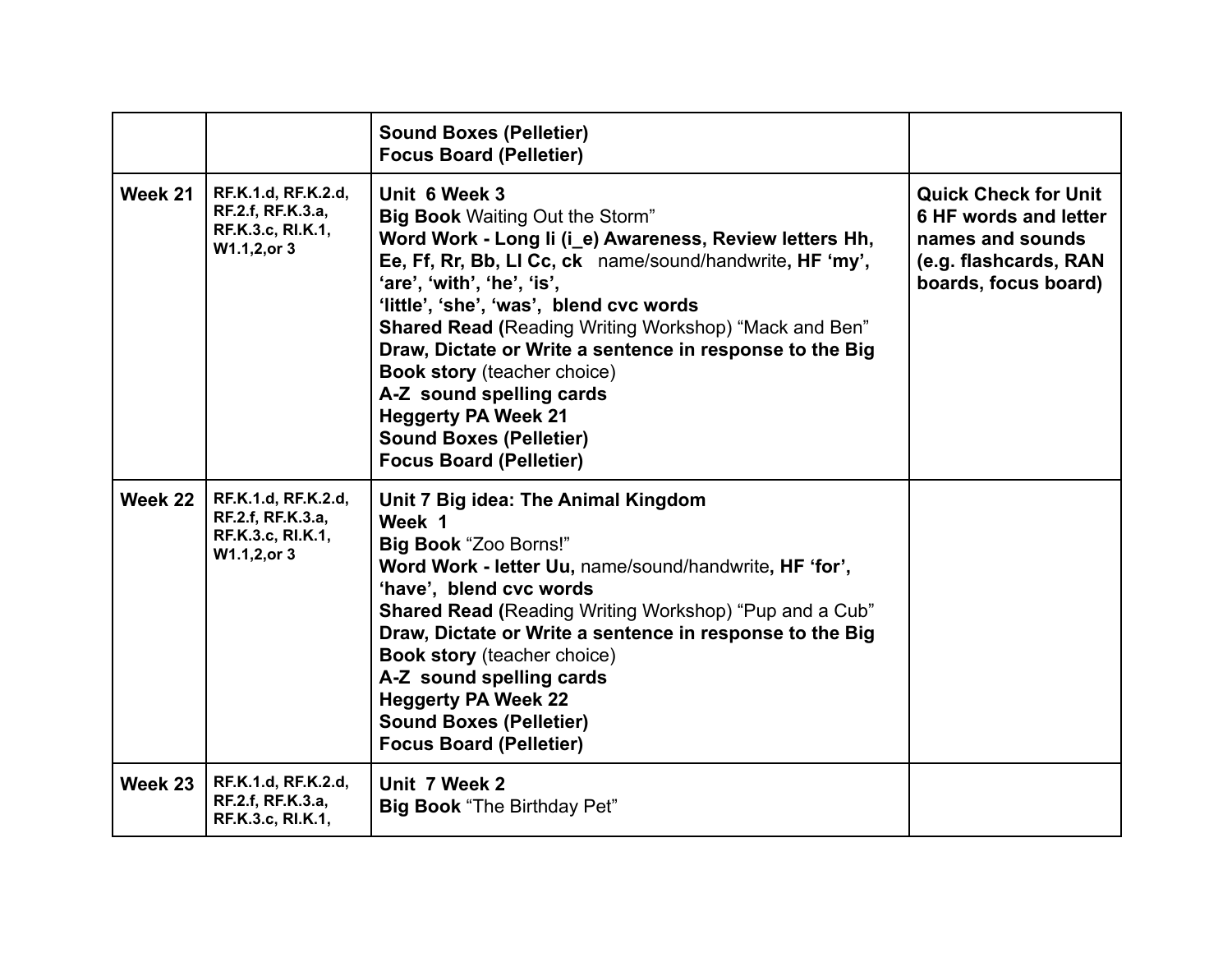|         | W1.1,2,or 3                                                                   | Word Work - Introduce I-blends: sl, gl, cl, letter Gg, Ww<br>name/sound/handwrite, HF 'of', 'they', blend cvc words<br><b>Shared Read (Reading Writing Workshop) "I Hug Gus"</b><br>Draw, Dictate or Write a sentence in response to the Big<br><b>Book story (teacher choice)</b><br>A-Z sound spelling cards<br><b>Heggerty PA Week 23</b><br><b>Sound Boxes (Pelletier)</b><br><b>Focus Board (Pelletier)</b>                                                |  |
|---------|-------------------------------------------------------------------------------|-----------------------------------------------------------------------------------------------------------------------------------------------------------------------------------------------------------------------------------------------------------------------------------------------------------------------------------------------------------------------------------------------------------------------------------------------------------------|--|
| Week 24 | RF.K.1.d, RF.K.2.d,<br>RF.2.f, RF.K.3.a,<br>RF.K.3.c, RI.K.1,<br>W1.1,2, or 3 | Unit 7 Week 3<br><b>Big Book "Bear Snores On"</b><br>Word Work - Long Uu awareness, letter Xx, Vv<br>name/sound/handwrite, HF 'said', 'want', blend cvc words<br><b>Shared Read (Reading Writing Workshop) "A Vet in a Van"</b><br>Draw, Dictate or Write a sentence in response to the Big<br><b>Book story (teacher choice)</b><br>A-Z sound spelling cards<br><b>Heggerty PA Week 24</b><br><b>Sound Boxes (Pelletier)</b><br><b>Focus Board (Pelletier)</b> |  |
| Week 25 | RF.K.1.d, RF.K.2.d,<br>RF.2.f, RF.K.3.a,<br>RF.K.3.c, RI.K.1,<br>W1.1,2, or 3 | Unit 8<br><b>Big Idea: From Here to There</b><br>Week 1<br>Big Book "When Daddy's Truck Picks Me up"<br>Word Work - letter Jj, Qu/qu name/sound/handwrite, HF<br>'here', 'me', blend cvc words<br><b>Shared Read (Reading Writing Workshop) "Dad Got a Job"</b><br>Draw, Dictate or Write a sentence in response to the Big<br><b>Book story</b> (teacher choice)<br>A-Z sound spelling cards                                                                   |  |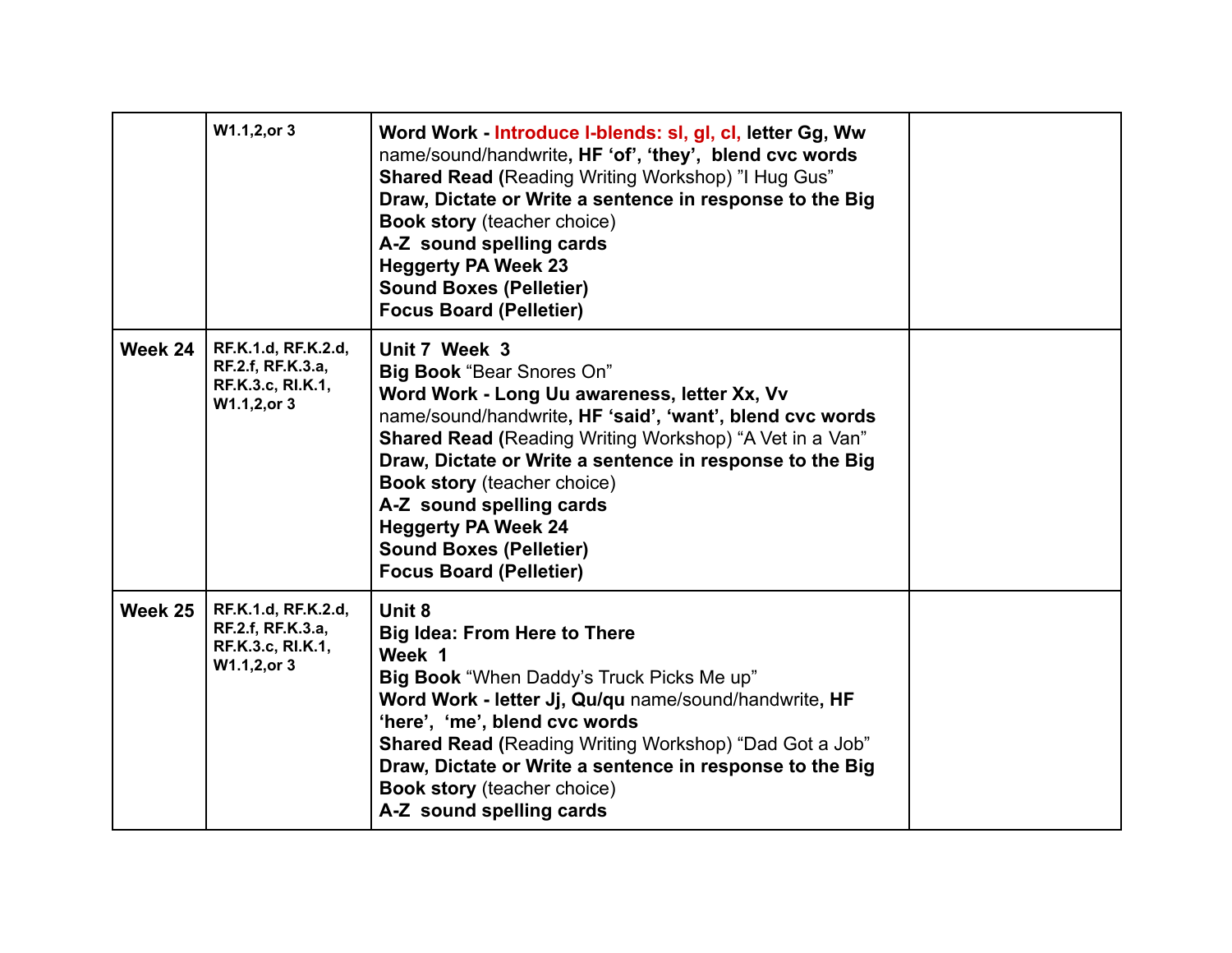|         |                                                                               | <b>Heggerty PA Week 25</b><br><b>Sound Boxes (Pelletier)</b><br><b>Focus Board (Pelletier)</b>                                                                                                                                                                                                                                                                                                                                                                                                                                                                            |  |
|---------|-------------------------------------------------------------------------------|---------------------------------------------------------------------------------------------------------------------------------------------------------------------------------------------------------------------------------------------------------------------------------------------------------------------------------------------------------------------------------------------------------------------------------------------------------------------------------------------------------------------------------------------------------------------------|--|
| Week 26 | RF.K.1.d, RF.K.2.d,<br>RF.2.f, RF.K.3.a,<br>RF.K.3.c, RI.K.1,<br>W1.1,2, or 3 | Unit 8 Week 2<br>Big Book "Ana Goes to Washington, DC"<br>Word Work - letter Yy, Zz name/sound/handwrite, HF 'this',<br>'what', blend cvc words<br><b>Shared Read (Reading Writing Workshop) "Pack a Bag"</b><br>Draw, Dictate or Write a sentence in response to the Big<br><b>Book story</b> (teacher choice)<br>A-Z sound spelling cards<br><b>Heggerty PA Week 26</b><br><b>Sound Boxes (Pelletier)</b><br><b>Focus Board (Pelletier)</b>                                                                                                                             |  |
| Week 27 | RF.K.1.d, RF.K.2.d,<br>RF.2.f, RF.K.3.a,<br>RF.K.3.c, RI.K.1,<br>W1.1,2, or 3 | Unit 8 Week 3<br><b>Big Book</b> "bringing Down the Moon"<br>Word Work - Long Oo, (o_e, o) Awareness, Review letters<br>Uu, Gg, Ww, LI blends: sl, gl, cl name/sound/handwrite, HF<br>'for', 'have', 'of', 'they', 'said', 'want', 'here', 'me', 'this',<br>'what', blend cvc words<br>Shared Read (Reading Writing Workshop) "Up!Up!up!"<br>Draw, Dictate or Write a sentence in response to the Big<br><b>Book story</b> (teacher choice)<br>A-Z sound spelling cards<br><b>Heggerty PA Week 27</b><br><b>Sound Boxes (Pelletier)</b><br><b>Focus Board (Pelletier)</b> |  |
| Week 28 | RF.K.1.d, RF.K.2.d,<br>RF.2.f, RF.K.3.a,<br>RF.K.3.c, RI.K.1,                 | Unit 9 Big Idea: Things Change<br>Week 1                                                                                                                                                                                                                                                                                                                                                                                                                                                                                                                                  |  |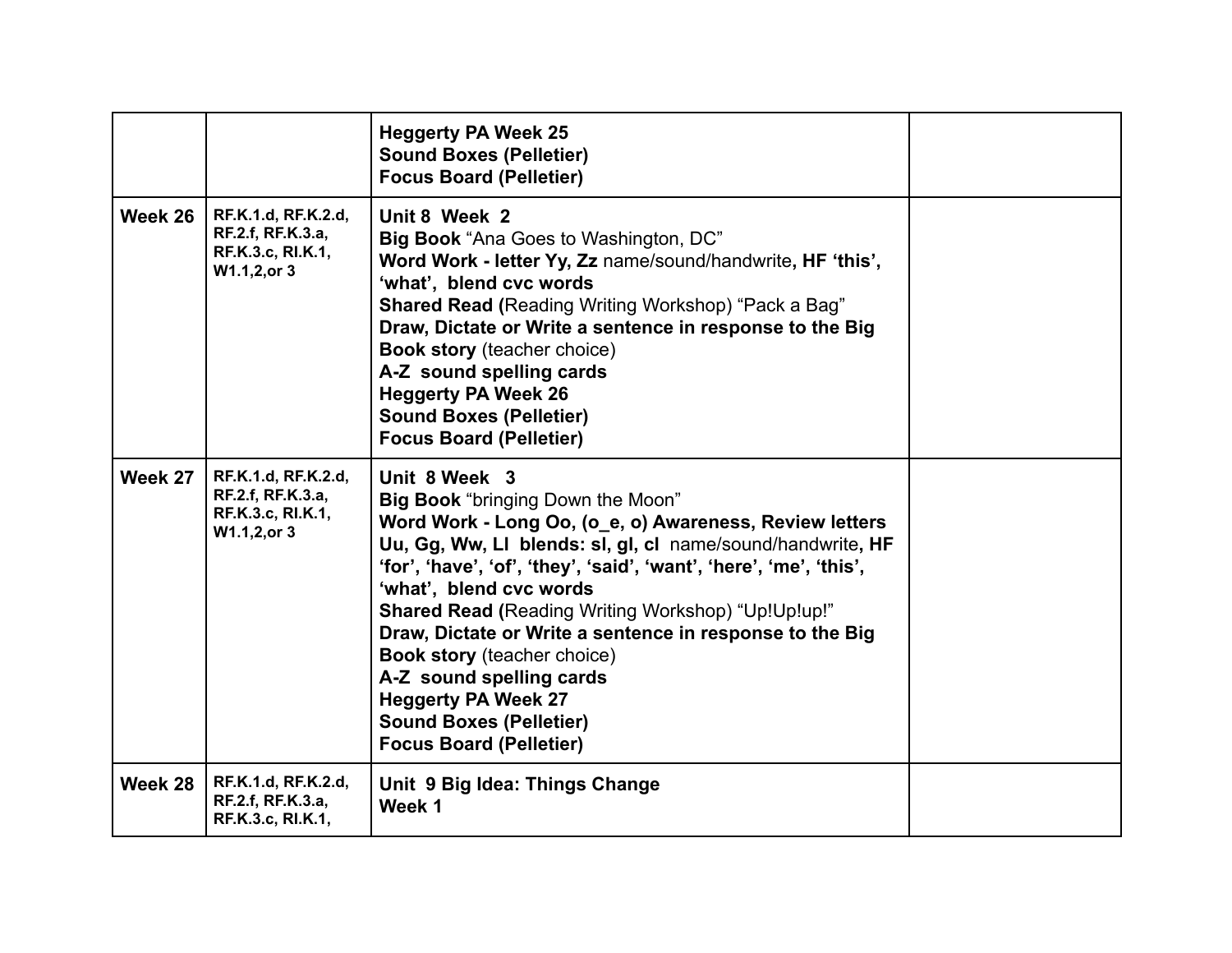|         | W1.1,2,or 3                                                                   | Big Book "Peter's Chair"<br>Word Work - digraph sh name/sound/handwrite, HF 'help',<br>'to', blend cvc words<br><b>Shared Read (Reading Writing Workshop) "Jake and Dale</b><br>Help"<br>Draw, Dictate or Write a sentence in response to the Big<br><b>Book story</b> (teacher choice)<br>A-Z sound spelling cards<br><b>Heggerty PA Week 28</b><br><b>Sound Boxes (Pelletier)</b><br><b>Focus Board (Pelletier)</b>                   |                                                                                                            |
|---------|-------------------------------------------------------------------------------|-----------------------------------------------------------------------------------------------------------------------------------------------------------------------------------------------------------------------------------------------------------------------------------------------------------------------------------------------------------------------------------------------------------------------------------------|------------------------------------------------------------------------------------------------------------|
| Week 29 | RF.K.1.d, RF.K.2.d,<br>RF.2.f, RF.K.3.a,<br>RF.K.3.c, RI.K.1,<br>W1.1,2, or 3 | Unit 9 Week 2<br><b>Big Book "Hen Hears Gossip"</b><br>Word Work - digraph ch name/sound/handwrite, HF 'has',<br>'play', blend cvc words<br><b>Shared Read (Reading Writing Workshop) "We Can Play"</b><br>Draw, Dictate or Write a sentence in response to the Big<br><b>Book story (teacher choice)</b><br>A-Z sound spelling cards<br><b>Heggerty PA Week 29</b><br><b>Sound Boxes (Pelletier)</b><br><b>Focus Board (Pelletier)</b> |                                                                                                            |
| Week 30 | RF.K.1.d, RF.K.2.d,<br>RF.2.f, RF.K.3.a,<br>RF.K.3.c, RI.K.1,<br>W1.1,2, or 3 | Unit 9 Week 3<br><b>Big Book</b> "Bread Come to Life"<br>Word Work - long Oo (o_e, o) name/sound/handwrite, HF<br>'where', 'look', blend cvc words<br><b>Shared Read (Reading Writing Workshop)</b> "Look a Home"<br>Draw, Dictate or Write a sentence in response to the Big<br><b>Book story (teacher choice)</b><br>A-Z sound spelling cards                                                                                         | <b>Acadience</b><br><b>Benchmark</b><br><b>Assessments PSF,</b><br>LNF, NWF $(?)$ (by Ed<br>Services Team) |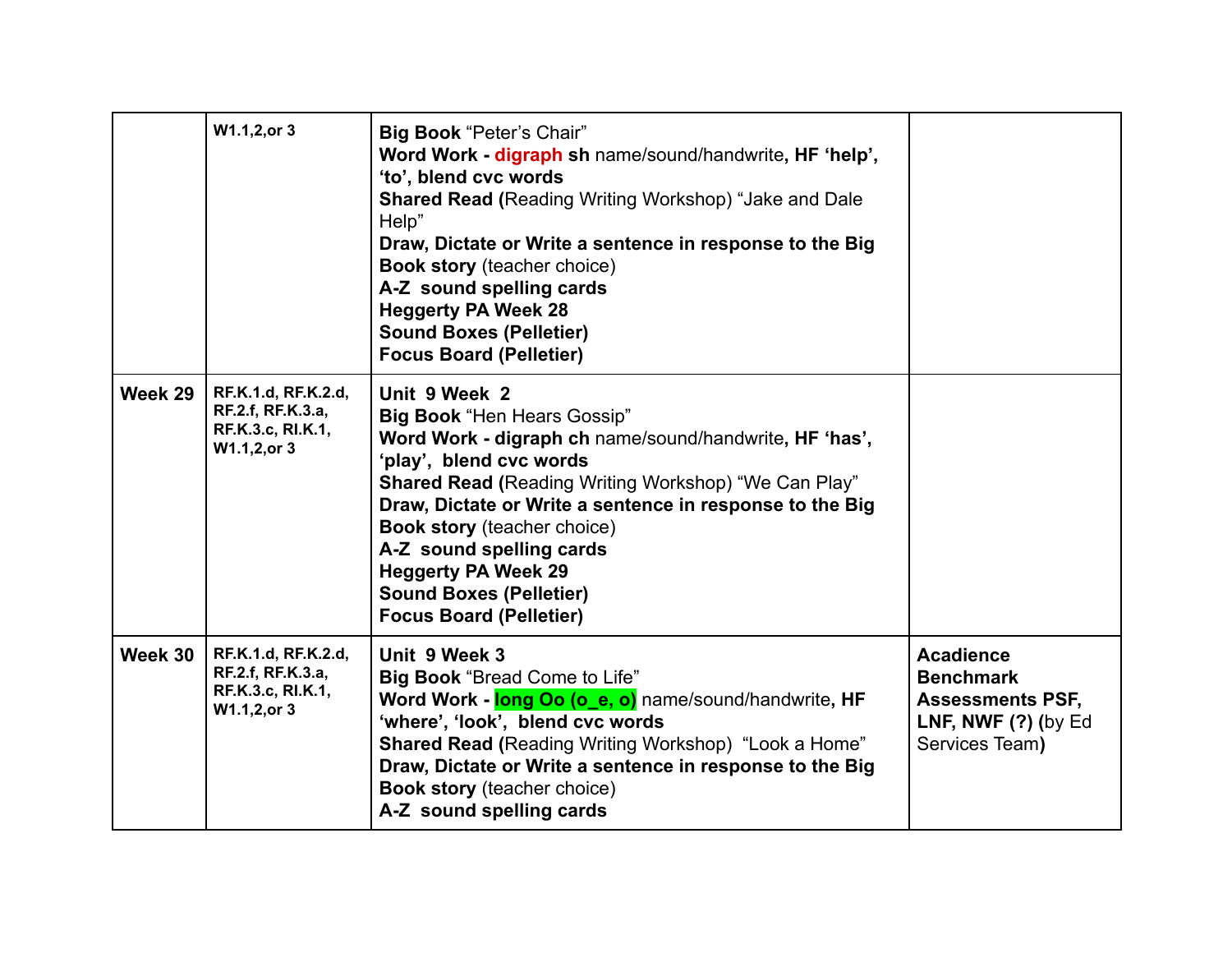|         |                                                                               | <b>Heggerty PA Week 30</b><br><b>Sound Boxes (Pelletier)</b><br><b>Focus Board (Pelletier)</b>                                                                                                                                                                                                                                                                                                                                                                                                    |                         |
|---------|-------------------------------------------------------------------------------|---------------------------------------------------------------------------------------------------------------------------------------------------------------------------------------------------------------------------------------------------------------------------------------------------------------------------------------------------------------------------------------------------------------------------------------------------------------------------------------------------|-------------------------|
| Week 31 | RF.K.1.d, RF.K.2.d,<br>RF.2.f, RF.K.3.a,<br>RF.K.3.c, RI.K.1,<br>W1.1,2, or 3 | Unit 10 Big Idea: Thinking Outside the Box<br>Week 1<br>Big Book "What's the Big Idea, Molly?"<br>Word Work - long Uu (u_e) name/sound/handwrite, HF<br>'good', 'who', blend cvc words<br><b>Shared Read (Reading Writing Workshop) "A Good Time for</b><br>Luke"<br>Draw, Dictate or Write a sentence in response to the Big<br><b>Book story</b> (teacher choice)<br>A-Z sound spelling cards<br><b>Heggerty PA Week 31</b><br><b>Sound Boxes (Pelletier)</b><br><b>Focus Board (Pelletier)</b> |                         |
| Week 32 | RF.K.1.d, RF.K.2.d,<br>RF.2.f, RF.K.3.a,<br>RF.K.3.c, RI.K.1,<br>W1.1,2, or 3 | Unit 10 Week 2<br><b>Big Book "All Kinds of Families"</b><br>Word Work - long e (ee, e_e), digraph th<br>name/sound/handwrite, HF 'come', 'does', blend cvc words<br><b>Shared Read (Reading Writing Workshop) "We Come on</b><br>Time"<br>Draw, Dictate or Write a sentence in response to the Big<br><b>Book story (teacher choice)</b><br>A-Z sound spelling cards<br><b>Heggerty PA Week 32</b><br><b>Sound Boxes (Pelletier)</b><br><b>Focus Board (Pelletier)</b>                           | <b>ESGI Assessments</b> |
| Week 33 | RF.K.1.d, RF.K.2.d,                                                           | Unit 10 Week 3                                                                                                                                                                                                                                                                                                                                                                                                                                                                                    |                         |